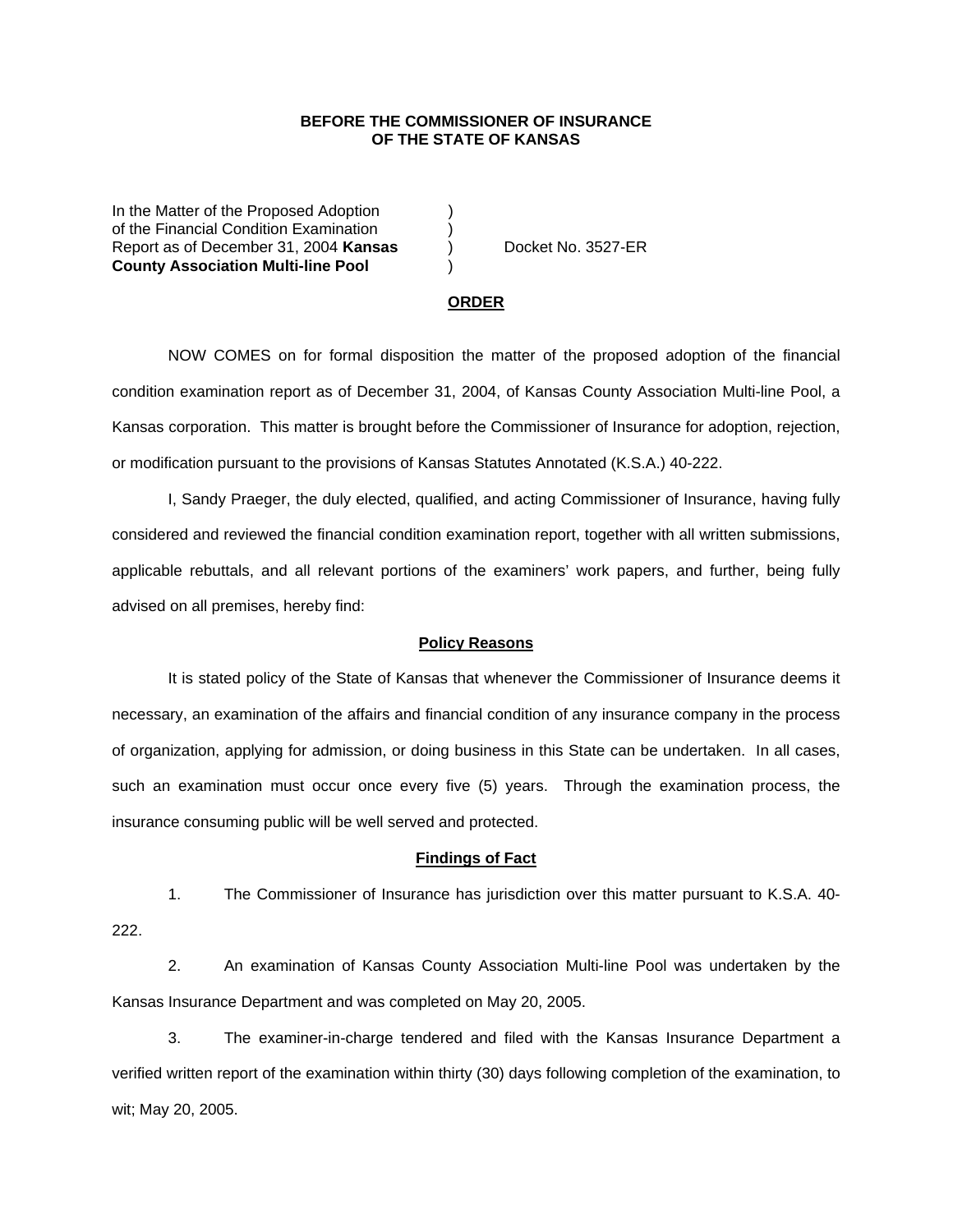4. Following receipt of the verified report, the Kansas Insurance Department transmitted the report to Kansas County Association Multi-line Pool on February 6, 2006, with a duly executed notice advising the company of its opportunity to prepare and submit to the Kansas Insurance Department a written submission or rebuttal with respect to any and all matters contained in the report. Kansas County Association Multi-line Pool was further advised that any written submission or rebuttal needed to be filed with the Kansas Insurance Department no later than thirty (30) days after receipt of the verified report.

 5. Kansas County Association Multi-line Pool filed a written acceptance of the verified report on February 10, 2006.

 6. Based upon the written submission tendered by Kansas County Association Multi-line Pool, the company took no exceptions to matters contained in the verified report.

 7. Within thirty (30) days of the end of the time period allowed for written submission or rebuttal, the Commissioner of Insurance fully reviewed the report, together with all written submissions and rebuttals provided by Kansas County Association Multi-line Pool. The Commissioner of Insurance further reviewed all relevant workpapers.

 8. No other written submissions or rebuttals were submitted by Kansas County Association Multi-line Pool.

## **Conclusion of Law**

9. K.S.A. 40-222(k)(2) provides:

"Within 30 days of the end of the period allowed for the receipt of written submissions or rebuttals, the commissioner shall fully consider and review the report, together with any written submissions or rebuttals and any relevant portions of the examiners workpapers and enter an order:

- (A) Adopting the examination report as filed or with modification or corrections. If the examination report reveals that the company is operating in violation of any law, regulation or prior order of the commissioner, the commissioner may order the company to take any action the commissioner considers necessary and appropriate to cure such violations; or
- (B) rejecting the examination report with directions to the examiners to reopen the examination for purposes of obtaining additional data, documentation or information, and refiling pursuant to subsection (k); or
- (C) call and conduct a fact-finding hearing in accordance with K.S.A. 40-281 and amendments thereto for purposes of obtaining additional documentation, data, information and testimony."